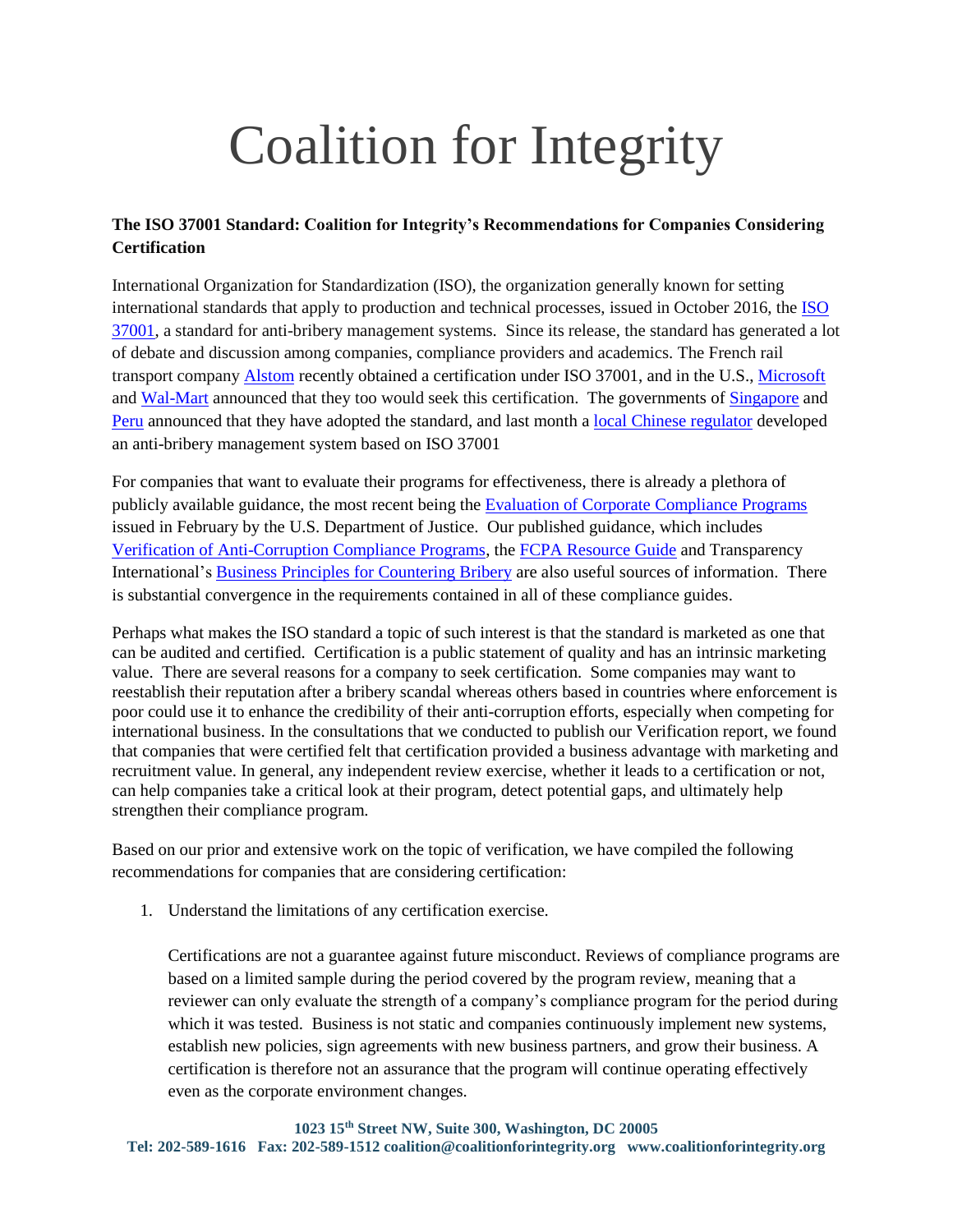Similarly, while a certification exercise may help a company document its good faith effort to prevent and detect corruption, an ISO certification alone is not adequate to shield a company from prosecution, should a regulator come knocking.

2. Consider the skills, expertise, and independence of the provider.

The ISO standard specifies minimum requirements that must be fulfilled by an organization to establish and maintain an anti-bribery management system based on the risks it faces. It does not provide any guidance on how to audit against the standard. The implementation of an anticorruption program has to be judged on a qualitative, rather than quantitative basis. Given the subjective nature of assessment, a lot depends on the judgement exercised by the certification provider. Metrics in anti-corruption compliance are not always simple to measure. It is far easier to count the number of bathrooms per employee or the number of hours worked by plant employees than it is to assess or audit the quality of an anti-corruption program.

It is very important to consider the skills, experience and independence of the certification provider. Just as you would not hire an intellectual property attorney to help you with your divorce case, a meaningful anti-corruption compliance review should be led by an individual or team of individuals with the right knowledge, skills and experience in the compliance and anticorruption field. While it is true that ISO contemplates using certification bodies that adhere to certain ISO standards, no U.S. provider has been accredited by the ANSI-ASQ National Accreditation Board as a certification provider to date. It is, however, likely that many are in the process of getting accredited. It is also important to note that all Big 4 accounting firms in the U.S. have been reluctant to provide certifications of compliance programs.

Independence of the reviewer is another important consideration for the value of the verification exercise and to promote credibility. Conflicts of interest can arise from past or present affiliation with the company. Similarly, some have expressed concerns that certification bodies have an inherent conflict of interest. On one hand, they provide a service to enhance a program, but on the other hand, they are also in charge of certifying the program.

3. Understand the scope of the review.

Just as there is no one-size-fits-all compliance program, there is no one-size-fits-all method for evaluating its effectiveness. A well-designed program will differ from one company to another, depending on countries of operation, industry sector, past history, and types of government interactions among other factors. The scope and breadth of reviews will also depend on a company's risk profile. This means that a company with a lower risk profile would not necessarily be subject to the same level of review as a company with a high-risk profile.

However, it also means that mere document reviews and interviews are not enough to review for program effectiveness at high risk locations. Procedures for high risk locations should include site visits, interviews, data mining, targeted testing of compliance sensitive transactions, assessment of internal controls, and analysis of interactions with business partners. Testing a